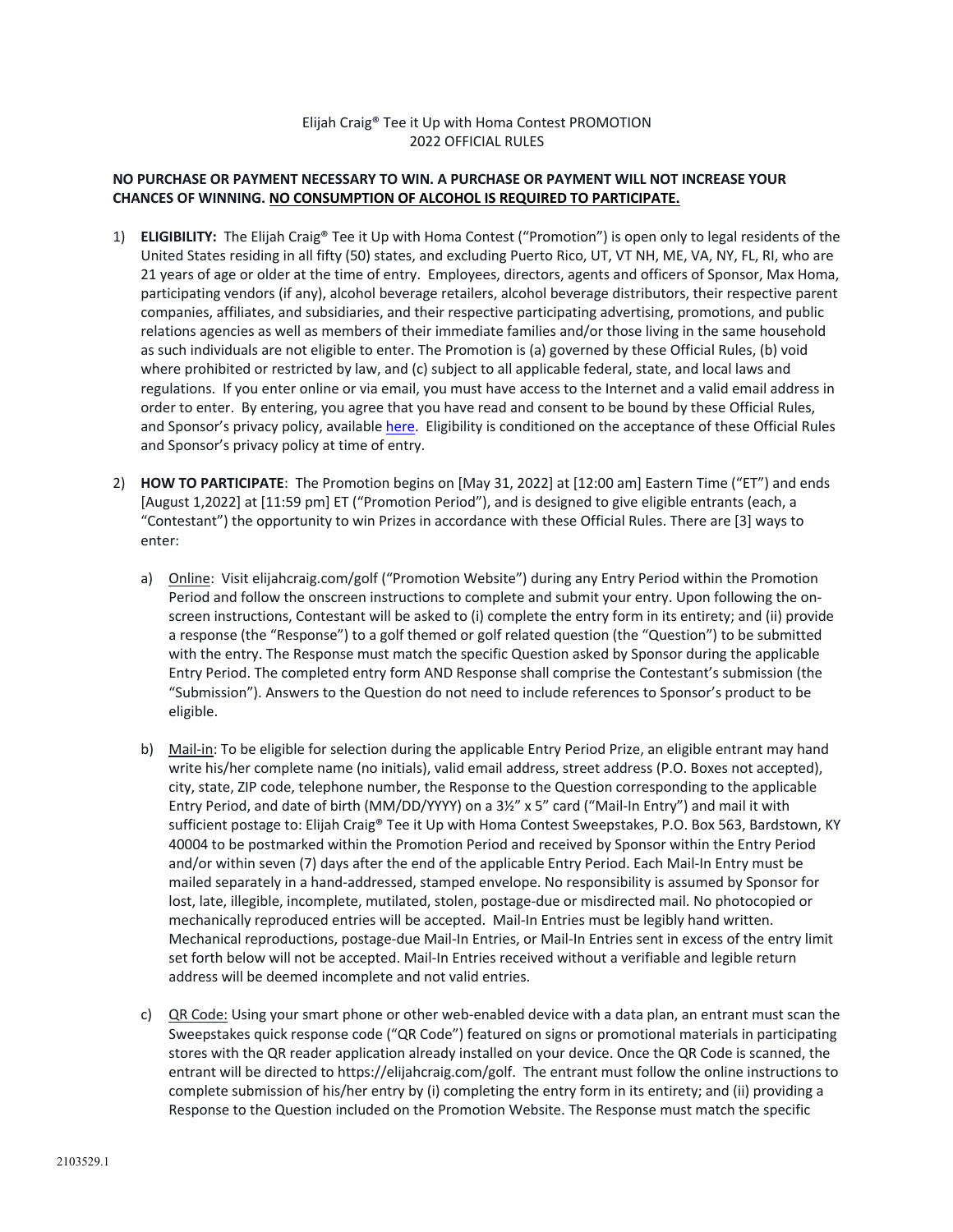Question during the applicable Entry Period. Upon Sponsor's receipt of all information required on the entry form and the Response corresponding with the current Entry Period, a Contestant will automatically be entered into the Promotion for the applicable Entry Period during which their Submission was received ("QR Code Entry"). Only QR Code Entries that were scanned combined with completion of the online form and submission of a valid Response will be accepted as a valid QR Code Entry. A complete QR Code Entry must be received by Sponsor or its authorized designee within the applicable Entry Period to be judged with other Entry Period submissions. NOTE: Proof of scanning QR Codes does not constitute proof of completion or submission of an Entry.

**IMPORTANT**: CONTESTANT MUST PROVIDE A COMPLETED ENTRY FORM AND RESPONSE TO CONSIDERED ELIGIBLE TO WIN. By scanning the QR Code, you are consenting to receive one or more communication(s) regarding the Promotion. Consent is not a condition of entry. Your submission of the online form is your electronic signature agreeing to these Official Rules and to giving electronic written consent. Contestants must have a smart phone or other web-enabled device with a data plan to enter by scanning the QR Code. Contestants entering this Promotion via QR Code may incur standard data charges from their wireless service provider. Check with your wireless service provider for details on these and any other applicable charges. Contestants are solely responsible for any such wireless charges. Not all wireless carriers participate. **Message and data rates may apply for entries submitted via mobile devices.**

Limit [1] entry per person/account per Entry Period during the Promotion Period, regardless of method of entry.

The Promotion Website can be accessed using a mobile digital device with internet access. Normal internet access and device usage charges imposed by your mobile plan and/or on-line service may apply when submitting via mobile device. Contest may not be available via all mobile carriers. **Messaging and data rates apply to internet access via mobile devices, and other mobile device charges may apply**; Contestant must check mobile plan for rates/details.

Use of any automated system to participate is prohibited and will result in disqualification. Sponsor is not responsible for lost, late, incomplete, invalid, unintelligible, or misdirected entries, all of which are void. Each Contestant may be required to show proof of identity to verify the Contestant as having submitted the winning Submission. It is solely the responsibility of the Contestant to notify Sponsor in writing if he/she changes his or her phone number or other contact information during the Promotion Period. Proof of submitting an entry does not constitute proof of delivery or entry. All entries become the property of Sponsor and will not be returned to Contestant. Use of multiple phone numbers, social media accounts, email addresses and/or mailing addresses, and/or the manipulation of such information, for the purpose of obtaining more than the stated number of entries, is prohibited and such persons will be disqualified, and all entries deemed invalid and any prize won shall be forfeited. Sponsor's computer is the official Promotion clock. **Message and data rates may apply for entries submitted via mobile devices.**

**ENTRY PERIODS:** For purposes of this promotion, there will be one (1) drawing associated with each Entry Period. The Promotion Period shall consist of eight (8) entry periods, each period consisting of six (6) calendar days per entry period (each an "Entry Period"). There will be one (1) prize winner selected, using the judged criteria below, per Entry Period in accordance with the Judging Date schedule below and these Official Rules. Each Entry Period will begin at 12:00 am EST on the first day of the Entry Period and will end at 11:59:59 pm EST on the last day of the applicable Entry Period as outlined in the Entry Period chart below. All entries must be: (i) submitted to Sponsor during this Entry Period; or (ii) post marked with a date falling within the applicable Entry Period (for mail in Submissions), in order to be included for that Entry Period's Judging. The date on which Sponsor receives the Submission (or the postmark date in the case of mail-in Submissions) will determine which Entry Period in which the Submission will be judged. *ALL NON-WINNING SUBMISSIONS FROM PREVIOUS ENTRY PERIOD WILL NOT CARRY OVER TO SUBSEQUENT ENTRY PERIODS.*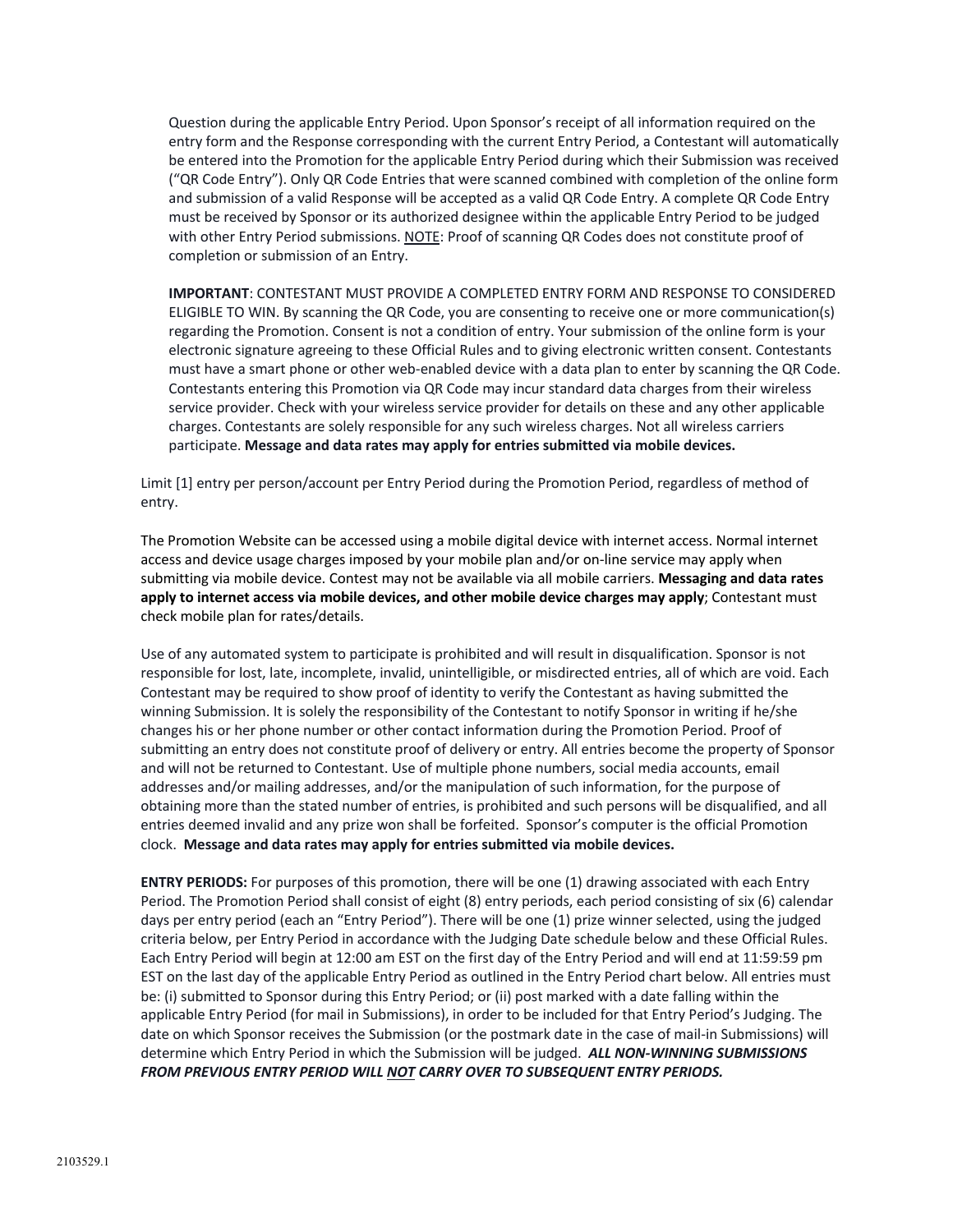| <b>Entry Period</b>           | <b>Dates</b>             | <b>Judging Date</b> | <b>Prize</b>            |
|-------------------------------|--------------------------|---------------------|-------------------------|
| 1                             | 12:00 am ET on 5/31/22   | 6/13/22             | Putter produced and     |
|                               | to 11:59 pm ET on        |                     | marketed by industry    |
|                               | 6/5/22                   |                     | leading golf brand      |
| $\overline{2}$                | 12:00 am ET on 6/7/22    | 6/20/22             | Putter produced and     |
|                               | to 11:59 pm ET on        |                     | marketed by industry    |
|                               | 6/12/22                  |                     | leading golf brand      |
| 3                             | 12:00 am ET on 6/14/22   | 6/27/22             | Putter produced and     |
|                               | to 11:59 pm ET on        |                     | marketed by industry    |
|                               | 6/19/22                  |                     | leading golf brand      |
| $\overline{4}$                | 12:00 am ET on 6/21/22   | 7/4/22              | Putter produced and     |
|                               | to 11:59 pm ET on        |                     | marketed by industry    |
|                               | 6/26/22                  |                     | leading golf brand      |
| 5                             | 12:00 am ET on 6/28/22   | 7/11/22             | Putter produced and     |
|                               | to 11:59 pm ET on        |                     | marketed by industry    |
|                               | 7/3/22                   |                     | leading golf brand      |
| 6                             | 12:00 am ET on 7/5/22    | 7/18/22             | Putter produced and     |
|                               | to 11:59 pm ET on        |                     | marketed by industry    |
|                               | 7/10/22                  |                     | leading golf brand      |
| $\overline{7}$                | 12:00 am ET on 7/12/22   | 7/25/22             | Putter produced and     |
|                               | to 11:59 pm ET on        |                     | marketed by industry    |
|                               | 7/17/22                  |                     | leading golf brand      |
| 8                             | 12:00 am ET on 7/19/22   | 8/1/22              | Putter produced and     |
|                               | to 11:59 pm ET on        |                     | marketed by industry    |
|                               | 7/24/22                  |                     | leading golf brand      |
| <b>Grand Prize Selection-</b> | Grand Prize Winner to be | 8/1/22              | (1) Ultimate Golf       |
| The Response best fitting     | selected from Prize      |                     | Getaway to course in    |
| the judged criteria will be   | Winners based upon       |                     | Arizona (as described   |
| selected from the 8 Prize     | judged criteria (See     |                     | in Section 7); (2)      |
| Winners above to receive      | Section 6) at conclusion |                     | \$2,000 VISA Gift Card; |
| the Grand Prize               | of Promotion Period      |                     | (3) Opportunity to      |
|                               |                          |                     | meet professional       |
|                               |                          |                     | golfer Max Homa         |
|                               |                          |                     | (subject to Max         |
|                               |                          |                     | Homa's availability)    |

- 3) **SUBMISSION REQUIREMENTS:** Each Submission must include a Response to the Question posed by Sponsor in connection with the Promotion, and must also comply with the following:
	- a) Any Submission that fails to meet the Sponsor's specifications may be disqualified at any time in Sponsor's sole and unfettered discretion.
	- b) The Submission must be your own original work, created solely by you, and must not infringe the copyright, trademark, privacy, publicity, or other personal or proprietary rights of any person or entity.
	- c) The Submission may not have been previously published or distributed in any media and may not have been entered in or won any previous sweepstakes, contest(s), or other promotion(s).
	- d) Submissions that are lewd, obscene, sexually explicit, pornographic, disparaging, defamatory, libelous, obscene, non-family-friendly, and/or Submissions that otherwise contain inappropriate content or objectionable material may not be submitted and may be disqualified at any time in Sponsor's sole and unfettered discretion.
	- e) Submissions that contain any viruses, spyware, malware or other malicious components that are designed to harm the functionality of a computer in any way may not be submitted and may be disqualified at any time in Sponsor's sole and unfettered discretion.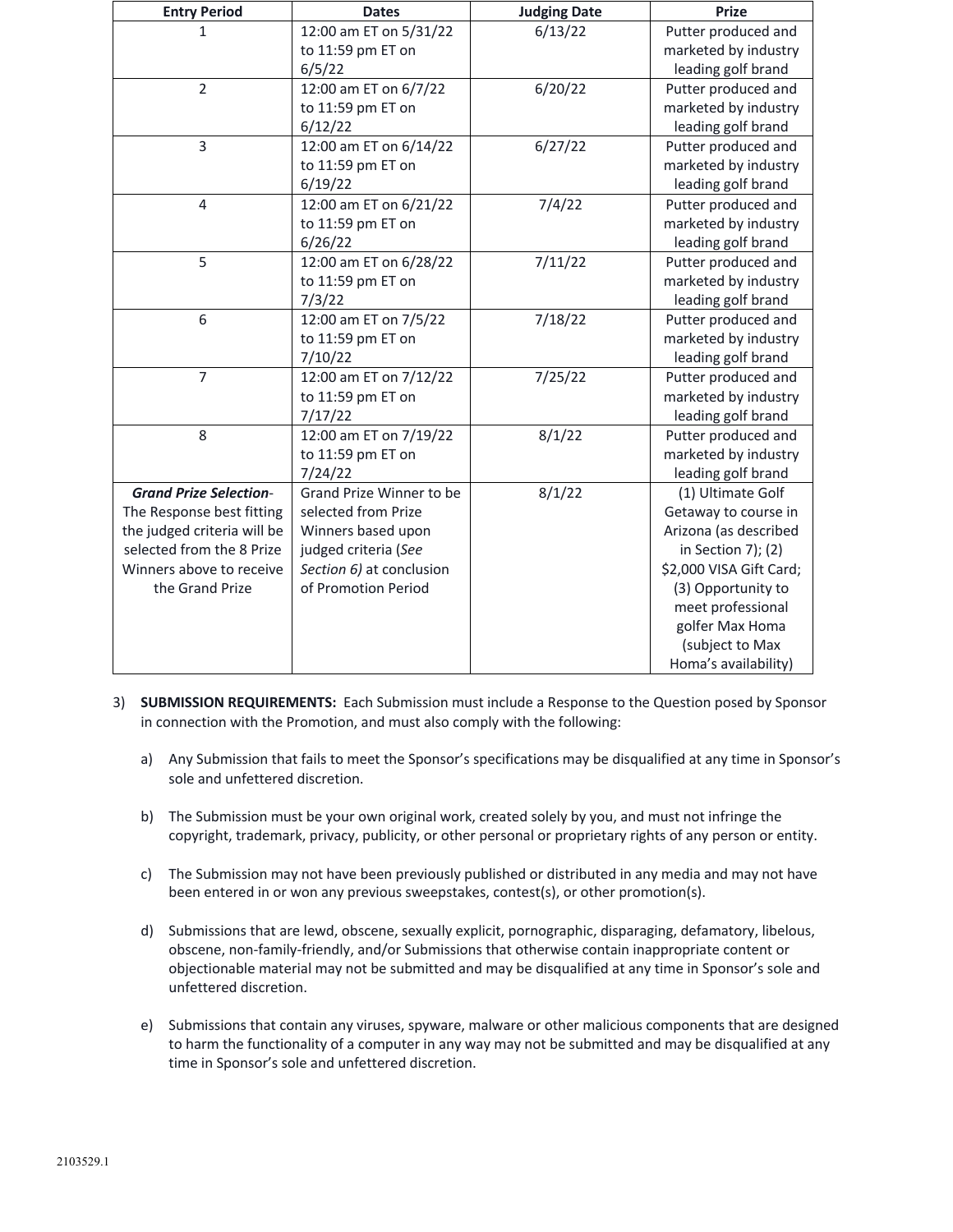- f) Submissions must not contain any images or personally identifiable information of any person other than you. Should you include personally identifiable information about yourself in your Submission, you acknowledge and agree that such information will be disclosed publicly, and you are solely responsible for any consequences thereof.
- g) You may not be, nor may you work with parties in conjunction with your Submissions who are: 1) represented under contract (e.g., by a talent agent or manager) that would limit or impair Sponsor's ability to display your Submission in any media form; or 2) under any other contractual relationship, including but not limited to guild and/or union memberships, that may prevent Sponsor from being able to use the Submission worldwide in all media in perpetuity on a royalty-free basis, without any payment or fee obligations.
- h) Submissions that feature, mention, refer to or otherwise allude to the name, logo or trademark of any entity, third party individual, product or brand other than Elijah Craig may not be submitted, and may be disqualified at any time in Sponsor's sole and unfettered discretion.
- 4) **INTELLECTUAL PROPERTY:** The intellectual rights to the Submission, if any, will remain with the Contestant, except that these Official Rules do not supersede any other assignment or grant of rights according to any other separate agreements between entrants and other parties. As a condition of entry, Contestant agrees that Sponsor shall have the right to use, copy, modify and make available the Submission in connection with the operation, conduct, administration, and advertising and promotion of the Promotion and of Sponsor via communication to the public, including, but not limited to the right to make screenshots, animations, and video clips available to the public for promotional and publicity purposes. Furthermore, by participating in the Promotion and/or accepting the Prize, each Contestant grants (and agrees to confirm that grant in writing) to Sponsor and/or Sponsor's designee the perpetual right to use his/her name, biographical information, photos and/or likeness, and statements for Promotion, trade, commercial, advertising and publicity purposes, at any time or times, in all media now known or hereafter discovered without notice, review or approval and without additional compensation, except where otherwise prohibited by law
- 5) **WINNER SELECTION:** A panel of judges (the "Judges") will review the Submissions on a weekly basis, in accordance with the judging dates and schedule provided above, during the Promotion Period based on the following weighted judging criteria: (A) [Creativity] [30%]; (B) [Relevance to the Question] [30%]; and (C) [Entertainment Value] [40%]. The Judges will select a total of nine [9] Submissions [one Submission chosen per Entry Period of the Promotional Period plus one final grand prize winner selected out of the eight (8) Entry Period Winners]. The Judges will utilize the criteria provided above to select one winning Submission per Entry Period that will be (i) awarded the Prize offered during that Entry Period (each, a "Winner"); and (ii) eligible to win the Grand Prize offered at the end of the Promotion Period, as selected by the Judges. In the event of a tie of Submissions reviewed during any applicable Entry Period judging date, the Submission among the tied entries with the highest score from the Judges in [Entertainment Value] will be deemed the Winner for that Entry Period. Following the selection of each of the eight (8) Entry Period Winners, Judges shall determine a winner of the Grand Prize from among the eight (8) Entry Period Winners (the "Grand Prize Winner"). The following weighted judging criteria: (A) [Creativity][30%]; (B) [Relevance to the Question][30%]; and (C) [Entertainment Value] [40%], will be used to determine the Grand Prize Winner from among the eight (8) Entry Period Winners. In the event of a tie of any of the Winner's Submissions, the Submission among the tied entries with the highest score from the Judges in Entertainment Value, will be deemed the Grand Prize Winner. All Winners are subject to verification of eligibility and compliance with these Official Rules. Decisions of Sponsor and Judges are final and binding. Potential winner(s) will be contacted by email or phone and will be asked to provide the necessary information (such as first and last name, email address, mailing address, their Response, and/or phone number) to Sponsor.
- 6) **PRIZE(S):** There will be nine [9] total prize(s): (a) eight (8) prizes as judged following each Entry Period, with each such Prize consisting of one (1) putter produced and marketed by an industry leading golf brand (the "Prize"); and (b) one (1) grand prize consisting of: one (1) ultimate golf getaway trip in Scottsdale, Arizona, as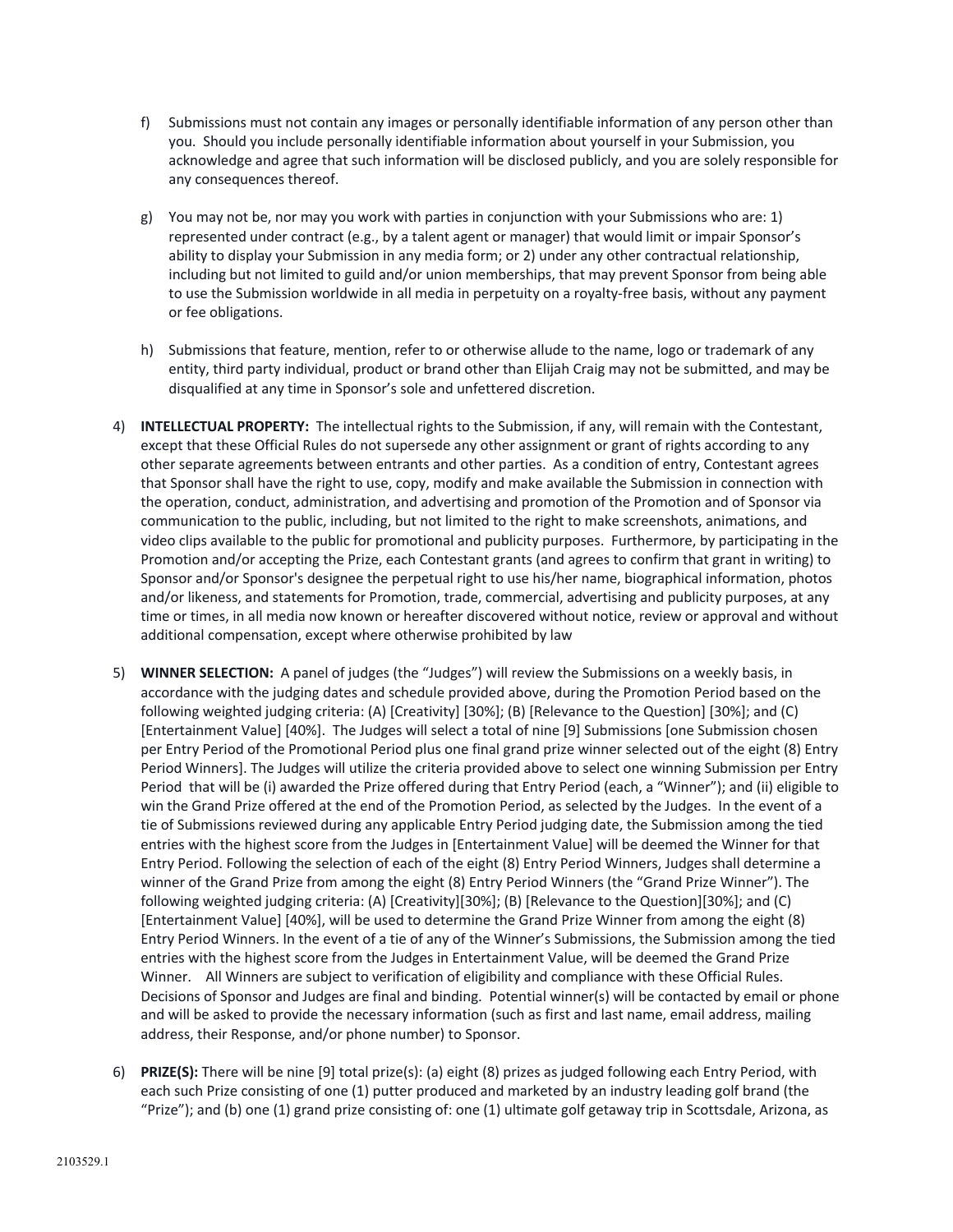reasonably scheduled based upon mutual agreement of Grand Prize Winner and Sponsor, for the Grand Prize Winner and 3 guests ("Guests") that also includes i) one VISA gift card valued at \$2,000, ii) hotel accommodation at a hotel of Sponsor's choosing, which shall consist of two (2) double occupancy hotel rooms and tax only, each room being booked for a stay of two (2) nights, iii) four (4) round trip economy airline tickets on an air carrier of Sponsor's choosing for Winner and Guests from the major commercial airport nearest to Winner's residence to travel to/from Scottsdale, Arizona, iv) One (1), eighteen (18) hole round of golf at Sponsor's choice of either Silverleaf Country Club of TPC Scottsdale for all Winner and Guests and the chance to meet Golf Pro Max Homa, subject to availability (the "Grand Prize"). **Grand Prize Winner and Guests are not guaranteed to meet Max Homa. Mr. Homa's participation in the conduct of Grand Prize with Grand Prize Winner and Guests shall be subject to availability and to the sole and exclusive discretion of Mr. Homa and Sponsor.** All luggage fees, meals, ground transportation, gratuities, excursion fees, alcoholic beverages, and any other incidental costs or other expenses associated with the Grand Prize or Prize and not specifically set forth herein are not included and the responsibility of the Prize Winner. All travel must be completed within one (1) calendar year of the date Winner accepts the Prize. Approximate retail value ("ARV") of each Prize is \$450. ARV of the Grand Prize is \$6,400. Total ARV of all Prizes (including Grand Prize): \$10,000. Total odds of winning a prize in this Promotion depend on the number of eligible entries received during the Promotion Period. Odds of winning a Prize depend on the number of eligible entries received during the applicable Entry Period. Odds of an Entry Period Winner winning the Grand Prize shall be one (1) in eight (8) (1:8). Any Prize details not specified above will be determined by Sponsor in its sole discretion.

7) **CONDITIONS OF PARTICIPATION:** Prize is not transferable. Taxes on Prize are sole responsibility of winner. No Prize substitutions or cash redemptions allowed, except by Sponsor, who may substitute a Prize of equal or greater value if advertised Prize becomes unavailable. Sponsor shall not be held responsible for any delays in awarding the Prize or any component thereof for any reason. Entry into this Promotion constitutes entrant's agreement to be bound by the terms of these Official Rules and by the decisions of Sponsor, which are final and binding on all matters pertaining to this Promotion. Potential Prize winner may be required to sign and return an Affidavit of Eligibility/Liability & Publicity Release within forty-eight [48] hours following the date of first attempted notification. Failure to comply within this time period may result in disqualification and selection of an alternate winner. In the event that any prize notification message is returned as undeliverable or if no response to the prize notification message is received within the time period stated or if the potential winner is found ineligible or does not comply with these Official Rules, the Prize may, in the Sponsor's sole and absolute discretion, be forfeited and awarded to an alternate winner selected at random from among remaining eligible entries. If the confirmed winner forfeits the Prize for any reason after confirmation, no alternate winner will be selected. In no event will more than eight [8] Prize(s) and one (1) Grand Prize be awarded. If, for any reason, more than one (1) prize notification is sent (or more than one (1) claim is received) per prize, Sponsor reserves the right to award the prize through a random drawing from among all eligible prize claims received. Failure by the Sponsor to enforce any provision of these Official Rules shall not constitute a waiver of that provision. As a condition of entry, Contestants agree that: (1) the Promotion is in no way sponsored, endorsed, or administered by Max Homa; and (2) any questions, comments, or complaints regarding the Promotion will be directed to Sponsor, not to Max Homa. Each potential winner may be subject to a background check before the prize is awarded. Sponsor reserves the right to disqualify a potential winner based on the results of such background check if Sponsor determines in its sole discretion that awarding the Prize to any such individual might reflect negatively on the Sponsor. By accepting Prize, each entrant agrees to allow Sponsor the right to use his/her name, photo and likeness, voice recording, video images and all related footage, and statements for Promotion, trade, commercial, advertising and publicity purposes, at any time or times, in all media now known or hereafter discovered worldwide including but not limited to television (including live television), radio, Internet, without notice, review or approval and without additional compensation except where prohibited by law.

In the event that Sponsor must delay or cancel, or is otherwise unable to provide the Grand Prize, whether due to natural disaster, closure of the applicable golf club(s), epidemic, work stoppage, strike, riot, act of terrorism, governmental action, civil commotion, or directly or indirectly caused by unexpected travel advisories and restrictions as to health, including quarantines, as a result of the Coronavirus (COVID-19), or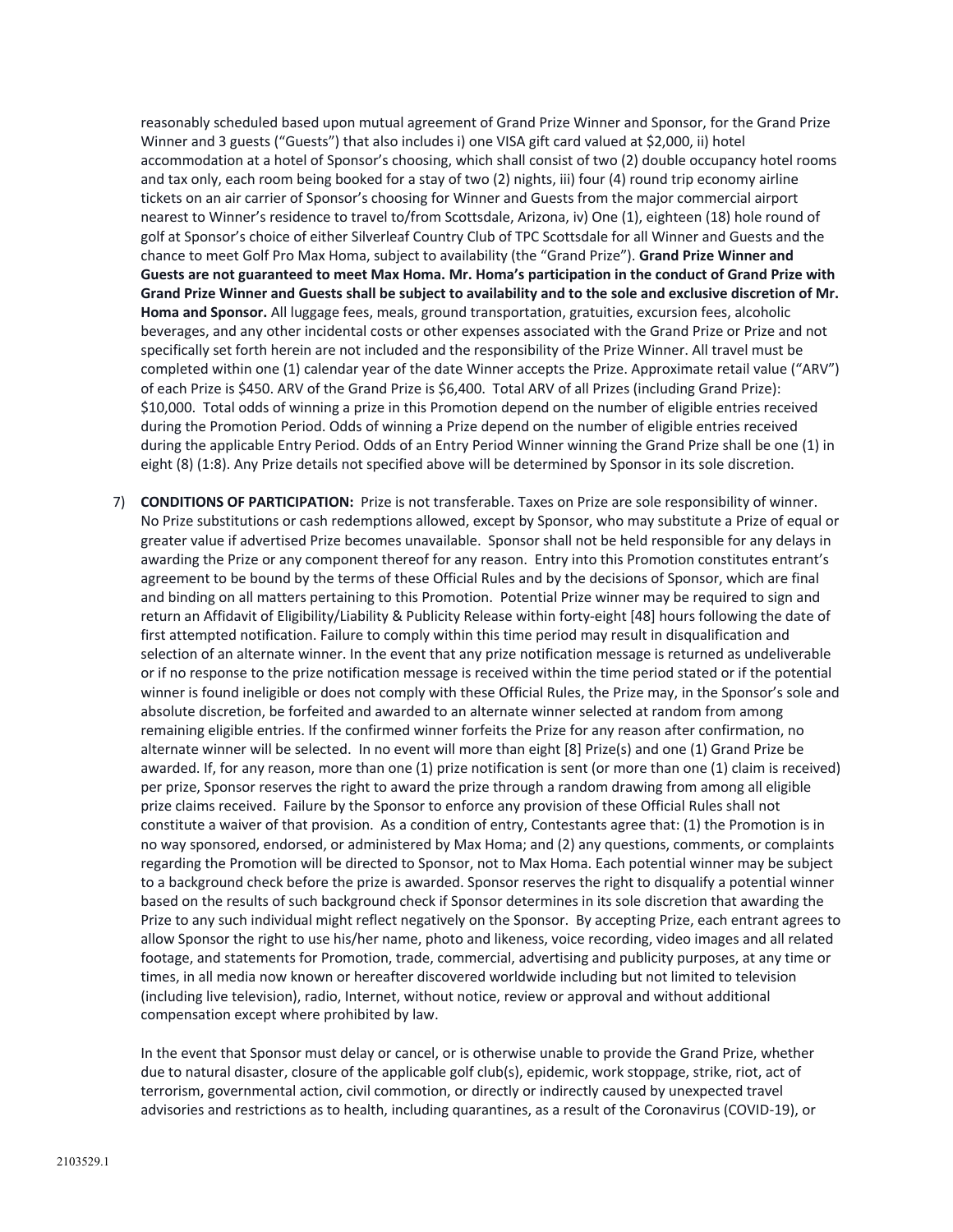any other event beyond the control of Sponsor that would result in Sponsor's inability to award the Grand Prize, Sponsor shall award the Grand Prize Winner with the ARV of the Grand Prize (\$6,400), in lieu of providing Grand Prize to the Grand Prize Winner. This ARV cash sum shall only be offered to the Grand Prize Winner in the case that the Grand Prize is impossible or impractical for Sponsor to provide for any of the foregoing reasons, and Sponsor shall not otherwise be required to provide such ARV cash sum in lieu of the Grand Prize for any other reason. Sponsor shall have no other liability to Grand Prize Winner under any legal theory. Notice of any such action by Sponsor will be posted on the Website.

- 8) **RELEASE**: By participating in the Promotion, entrants and winners agree to release Sponsor, Max Homa, participating vendors (if any), and each of their respective parent companies, subsidiaries, affiliates, related companies and advertising, promotion and public relations agencies, and each of their respective officers, directors, employees and agents ("Released Parties") from any and all liability, loss or damage of any kind arising out of or in connection with their participation in this Promotion or with respect to awarding, receipt, possession, use and/or misuse of any Prize. The Released Parties not responsible for any typographical or other error in the printing of the offer, administration of the Promotion, or in the announcement of the prize. An entrant may be prohibited from participating in this Promotion if, in Sponsor's sole discretion, it reasonably believes that the entrant has attempted to undermine the legitimate operation of this Promotion by cheating, deception, or other unfair playing practices or annoys, abuses, threatens or harasses any other entrants, Released Parties, or associated agencies or entities.
- 9) **DISPUTES**: Except where prohibited, entrant agrees that any and all disputes, claims and causes of action arising out of, or connected with, the Promotion or any Prize awarded shall be resolved individually, without resort to any form of class action, and exclusively by the appropriate court located in the Commonwealth of Kentucky. All issues and questions concerning the construction, validity, interpretation, and enforceability of these Official Rules, entrant's rights and obligations, or the rights and obligations of the Sponsor in connection with the Promotion, shall be governed by, and construed in accordance with, the laws of the Commonwealth of Kentucky, without giving effect to any choice of law or conflict of law or conflict of law rules (whether of the Commonwealth of Kentucky or any other jurisdiction), which would cause the application of the laws of any jurisdiction other than the Commonwealth of Kentucky.
- 10) **WARRANTY AND INDEMNITY:** Each Contestant represents and warrants that their Submission is original, that they are the sole and exclusive owner and right holder of the submitted Submission, and that they have the right to submit the Submission in the Promotion. Each entrant further represents and warrants that their Submission does not (1) infringe any third-party proprietary, intellectual property, privacy, personal rights or other rights, including without limitation, copyright, trademark, patent, trade secret or confidentiality obligation; (2) include any personally identifiable information of any person other than Contestant; or (3) otherwise violate any applicable law. To the maximum extent permitted by law, each Contestant indemnifies and agrees to keep indemnified the Released Parties at all times from and against any liability, actions, claims, demands, losses, damages, costs and expenses for or in respect of which the Released Parties may become liable by reason of or related or incidental to any act, default or omission by an entrant under these Official Rules including without limitation, resulting from or in relation to any breach, non-observance, act or omission, whether negligent or otherwise, of these Official Rules by a Contestant.
- 11) **ELIMINATION**: Any false information provided within the context of the Promotion by any entrant concerning identity, postal address, telephone number, ownership of right or noncompliance with these Official Rules or the like may result in the immediate elimination of the entrant from the Promotion. Sponsor further reserves the right to disqualify any Submission that it believes, in its sole and unfettered discretion, infringes upon or violates the rights of any third party or otherwise does not comply with these Official Rules.